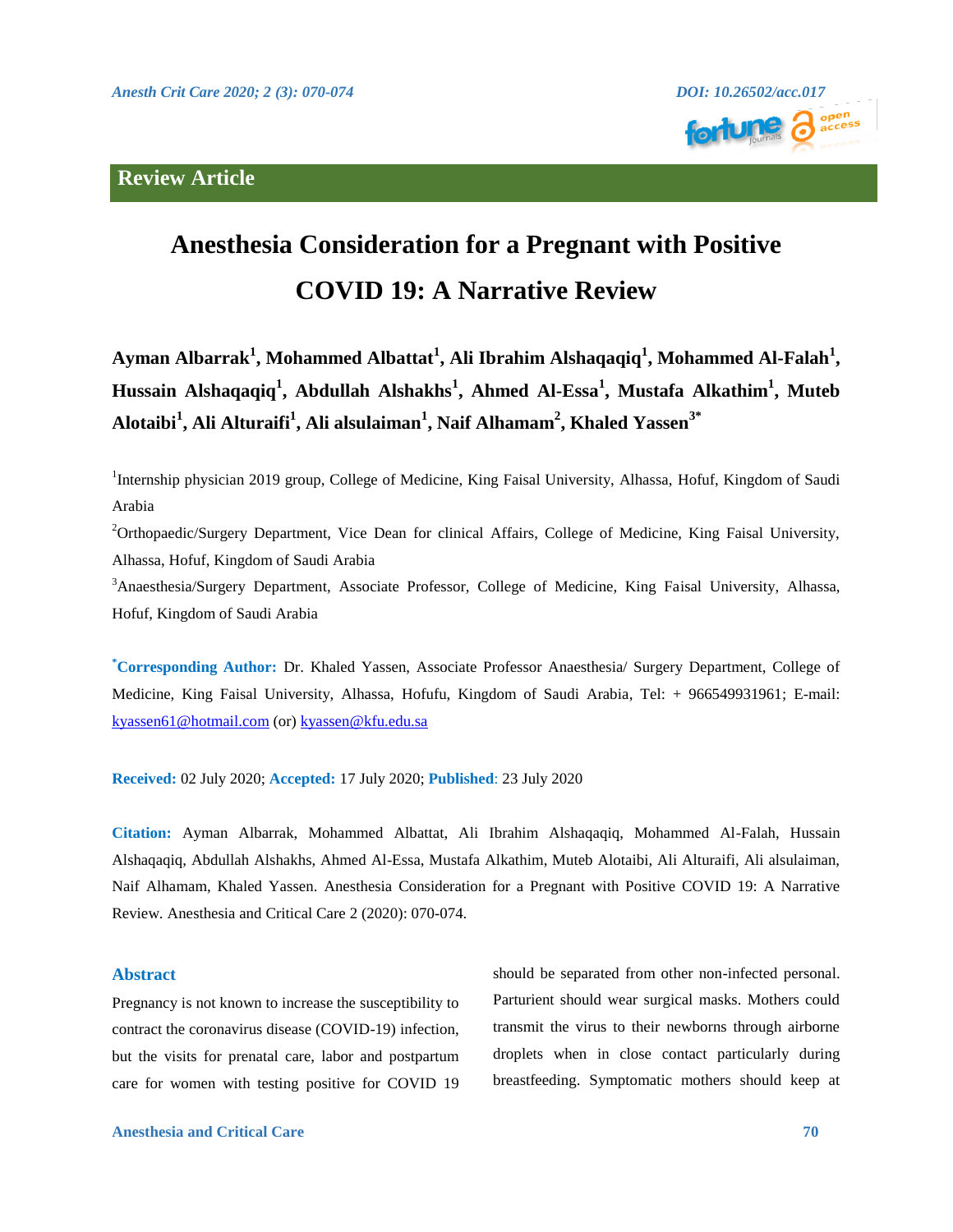least six feet apart from the newborn to reduce the risk of virus transmission. Breastfeeding should only be allowed following mother recovery with special attention to frequent hands washing and breast hygiene-Team approach for the healthcare workers involved in labor wards should be planned in advance to minimize cross infection with COVID 19. Early epidural analgesia can reduce the need for general anesthesia if cesarean section is to be indicated, but recent coagulation studies are needed in particular platelets count. The timing of donning of the PEE used during labor can contradict with the need to urgently manage neonatal distress, this need to be staff wise organized.

**Keywords:** COVID-19; Pregnancy; Neonate; Delivery; Clinical

### **1. Introduction**

Coronavirus disease 2019 (COVID-19) is defined as an illness caused by a novel coronavirus named severe acute respiratory syndrome coronavirus 2 (SARS-CoV-2; formerly called 2019-nCoV). This virus was first identified during an outbreak of respiratory illness in Wuhan City, Hubei Province, China. The illness was initially reported on December 31st 2019 by the WHO, but unfortunately on January 30th 2020, the WHO decided to declare it as an outbreak. On March 11th 2020, the WHO further declared COVID-19 as a global pandemic [1-2].

COVID 19 can develop into severe acute respiratory syndrome with multi-organ involvement. Precautions during pregnancy and labor to minimize the risk of viral transmission to the newborn and others will be the focus for this literature review. This will help to provide updates into this field from last few months pandemic published experience.

### **2. Methods**

A literature review of the online database (PubMed, Google Scholar, MEDLINE) with the following keywords were used: COVID-19, 2019-nCoV and pregnancy. The review looked into scientific publications from February to June 2020 which focused on pregnancy and new born management during this COVID-19 pandemic.

All searches as well as title and abstract screening and study selection were performed by the investigators working independently. Search results included every published or accepted manuscripts and fast brief reports and communications in English language due to the limited time since the pandemic was announced.

### **3. Discussion**

A pregnant woman can contract the COVID 19 virus mainly by droplet airborne transmission from a close contact or during hospital visits. Preventive measures and the organization of health care team work in the hospitals is necessary to reduce this risk. Wearing surgical masks, minimizing number of care givers, negative pressure isolation rooms for positive patients and infection control measures are essential recommendations [3]. Droplet airborne sharing can spread the SARS-CoV-2 to neonates if measures of social distancing are not implemented by the mothers, caregivers, visitors, or healthcare personnel [4-6]. Limited and contradictory evidence raise the concern about the utero transplacental vertical viral transmission to the neonates but cannot be confirmed yet [7, 8].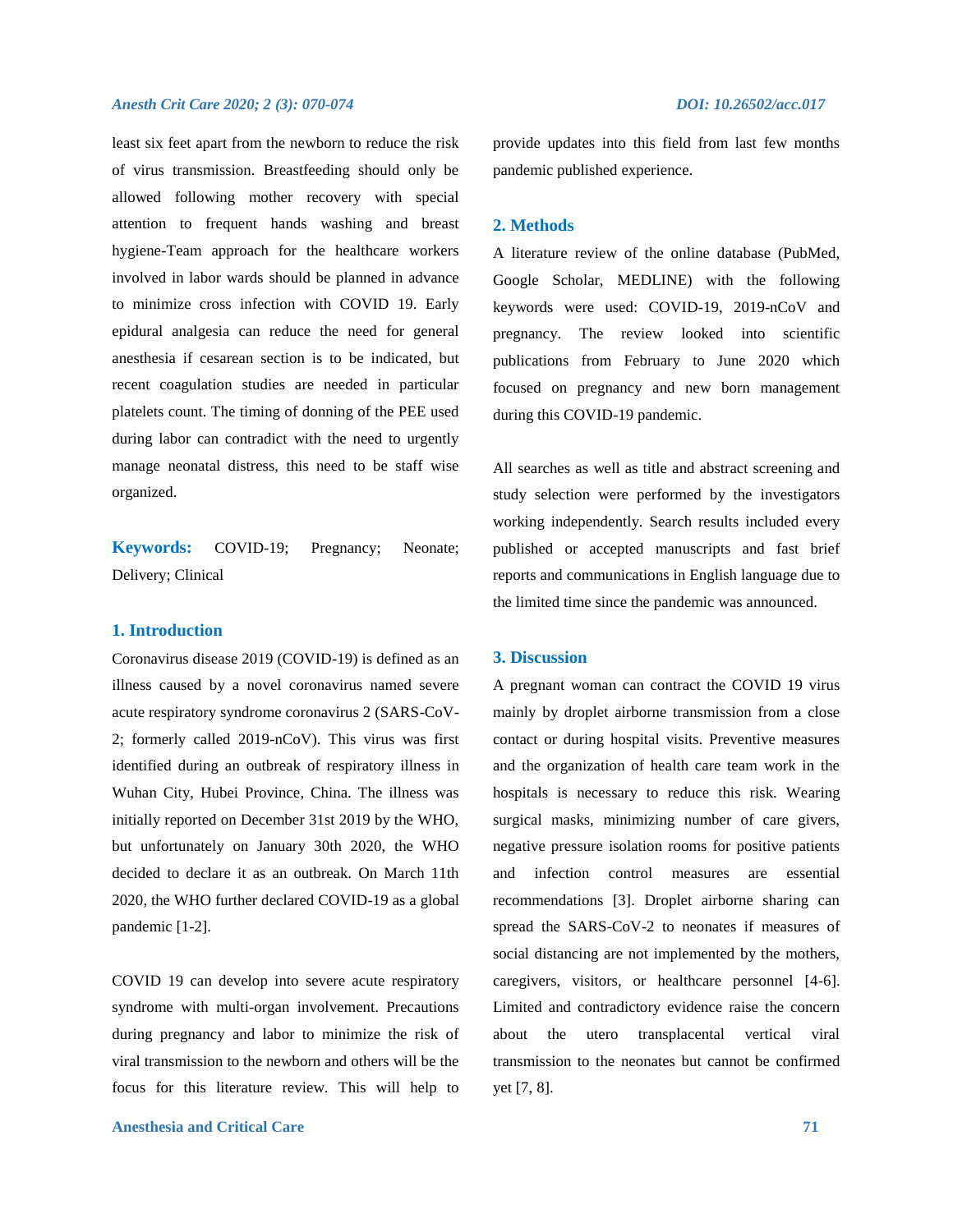Early umbilical cord clamping during delivery is recommended and symptomatic mothers as mentioned above should keep the six feet distance from their newborns until recovery and the elapse of two weeks with symptoms free or twice negative testing in order to reduce the risk of viral transmission. Breastfeeding should only be allowed following mother recovery with special attention to frequent hands washing and breast hygiene. [9-11] Antiviral drugs transmission through breastfeeding is confirmed in rats, but not yet in humans. Any suspension of breastfeeding will require regular emptying of breasts to avoid infection.

COVID infection clinical course in pregnant are similar to non-pregnant adults and it is not associated with poor maternal or perinatal outcomes, despite few reported cases of maternal death during the second or third trimesters [11, 12]. The use of acetaminophen during pregnancy in the first trimester is considered safe and can reduce the effect of fever on the embryo [7]. Adopting the Telehealth technology encourages distance communication and reduces cross infection [13]. In labor and delivery wards, patients must be triaged on admission into low, moderate or high risk COVID-19 patients. Vaginal delivery in COVID-19 patients is not contraindicated, but in emergent delivery in a critically ill parturient, cesarean becomes the most appropriate approach. Delivery should be carried out with full personal protective equipment (PPE) for medical caregivers. A negative pressure isolation room with at least 6 air exchanges per hour as per infection control measures is ideally preferred [14]. Microbiological filters (pore size  $< 0.05$  mm) must be inserted between the parturient mouth piece and the nitrous oxide -oxygen (Entonox) breathing systems to avoid cross infection [15].

Early epidural analgesia can reduce the need for general anesthesia if cesarean section is to be indicated. Technical difficulties were reported by anesthesiologists when performing neuroaxial blocks as a result of weaning the uncomfortable protective personal equipment (PPE) and the presence of thrombocytopenia. Recent coagulation studies are necessary prior to epidural catheter insertion in positive COVID 19 during labor [16,17]. The risk of meningitis or encephalitis with neuraxial procedures in patients untreated viremia are not known, but the risk of general anesthesia as an aerosol generating technique outweighs the theoretical risk of causing meningitis/encephalitis until otherwise proved [18].

Video laryngoscopy is the preferred method for endotracheal intubation by experienced anesthetist and with the minimal number of care givers in the room [19]. Post-partum care demands venous thromboembolism (VTE) prophylactic therapy and measures [20].

### **References**

- 1. https://www.who.int/dg/speeches/detail/whodirector-general-s-opening-remarks-at-the-mediabriefing-on-covid-19---11-march-2020
- 2. Wu Z, McGoogan JM. Characteristics of and Important Lessons From the Coronavirus Disease 2019 (COVID-19) Outbreak in China: Summary of a Report of 72 314 Cases From the Chinese Center for Disease Control and Prevention. JAMA (2020).
- 3. Chen L, Li Q, Zheng D, et al. Clinical Characteristics of Pregnant Women with Covid-19 in Wuhan, China. N Engl J Med 382 (2020): e100.

### **Anesthesia and Critical Care 72**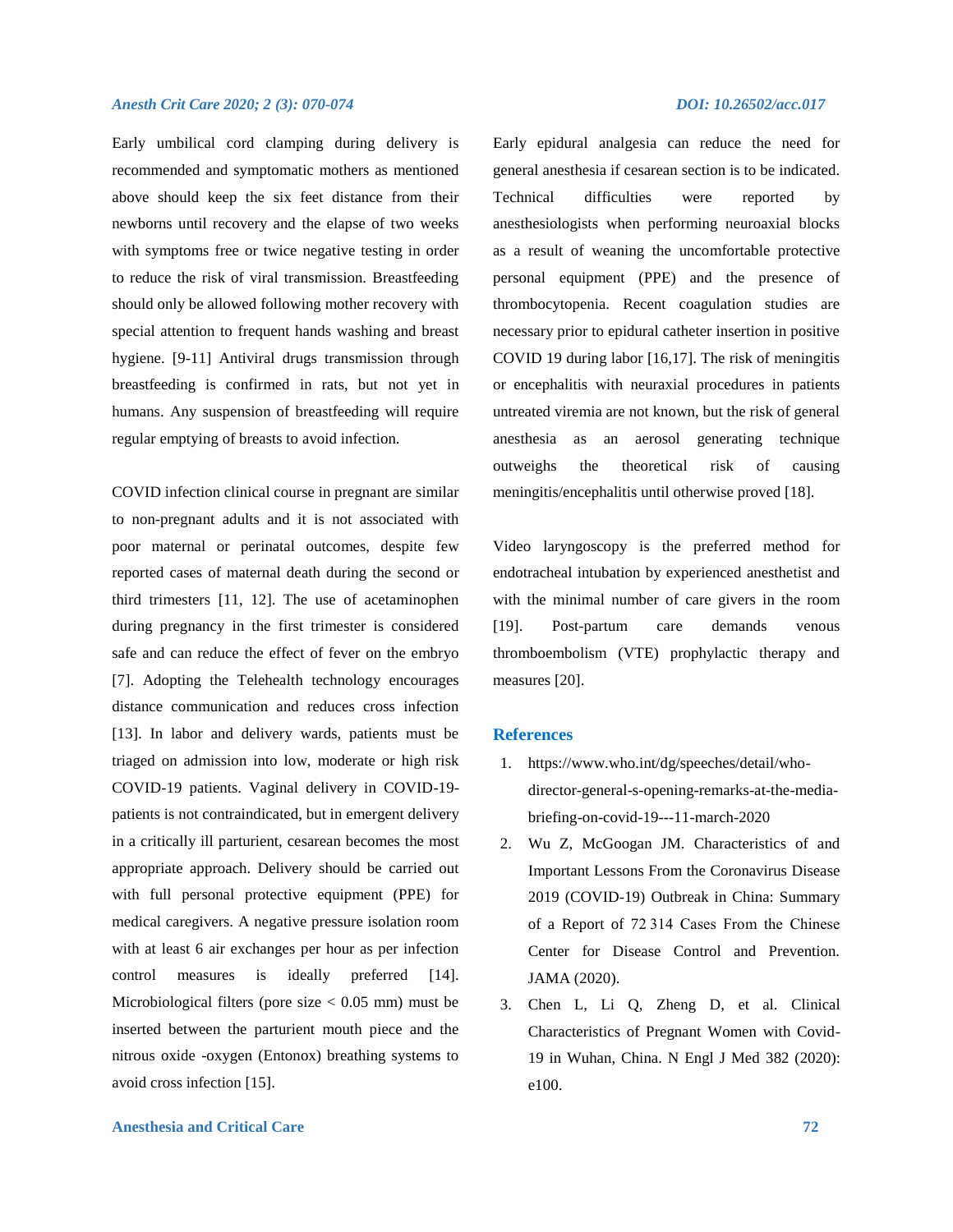- 4. Della Gatta AN, Rizzo R, Pilu G, et al. Coronavirus disease 2019 during pregnancy: a systematic review of reported cases. Am J Obstet Gynecol 18 (2020): S0002-9378.
- 5. Li N, Han L, Peng M, et al. Maternal and neonatal outcomes of pregnant women with COVID-19 pneumonia: a case-control study. Clin Infect Dis 30 (2020).
- 6. Juan J, Gil MM, Rong Z, et al. Effects of coronavirus disease 2019 (COVID-19) on maternal, perinatal and neonatal outcomes: a systematic review. Ultrasound Obstet Gynecol (2020): PMCID: PMC7276742.
- 7. Chen H, Guo J, Wang C, et al. Clinical characteristics and intrauterine vertical transmission potential of COVID-19 infection in nine pregnant women: a retrospective review of medical records. Lancet 395 (2020): 809-815.
- 8. Alzamora MC, Paredes T, Caceres D, et al. Severe COVID-19 during Pregnancy and Possible Vertical Transmission. Am J Perinatol (2020) PMID: 32305046.
- 9. Elshafeey F, Magdi R, Hindi N, et al. A systematic scoping review of COVID-19 during pregnancy and childbirth. Int J Gynaecol Obstet 150 (2020): 47-52.
- 10. Rasmussen SA, Smulian JC, Lednicky JA, et al. Coronavirus Disease 2019 (COVID-19) and pregnancy: what obstetricians need to know. Am J Obstet Gynecol 22 (2020): 415-426.
- 11. Qiao J. What are the risks of COVID-19 infection in pregnant women? Lancet 395 (2020): 760-762.
- 12. Hantoushzadeh S, Shamshirsaz AA, Aleyasin A, et al. Maternal death due to COVID-19. Am J Obstet Gynecol 28 (2020): S0002-9378.

- 13. DeNicola N, Grossman D, Marko K, et al. Telehealth Interventions to Improve Obstetric and Gynecologic Health Outcomes: A Systematic Review. Obstet Gynecol 135 (2020): 371-382.
- 14. Maxwell C, McGeer A, Tai KFY, et al. No. 225- Management Guidelines for Obstetric Patients and Neonates Born to Mothers With Suspected or Probable Severe Acute Respiratory Syndrome (SARS). J Obstet Gynaecol Can 39 (2017): e130 e137.
- 15. Chilvers RJ, Weisz M. Entonox equipment as a potential source of cross-infection. Anaesthesia 55 (2000): 176-179.
- 16. Gouez AL, Vivanti AJ, Benhamou D, et al. Thrombocytopenia in pregnant patients with mild COVID-19, International Journal of Obstetric Anesthesia (2020).
- 17. Kim JH, Shrestha N, Girshin M. Unexpected severe thrombocytopenia in the COVID-19 positive parturient. Anesth Analg (2020): PMCID: PMC7219858.
- 18. Bauer ME, Chiware R, Pancaro C. Neuraxial procedures in COVID-19 positive parturients: a review of current reports. Anesth Analg (2020): PMCID: PMC7172565.
- 19. Kranke P, Weibel S, Sitter M, et al. Geburtshilfliche Anästhesie während der SARS-CoV-2-Pandemie: Übersicht der Handlungsempfehlungen [Obstetric Anesthesia During the SARS-CoV-2 Pandemic - a Brief Overview of Published Recommendations for Action by National and International Specialist Societies and Committees]. Anasthesiol Intensivmed Notfallmed Schmerzther 55 (2020): 266-274.